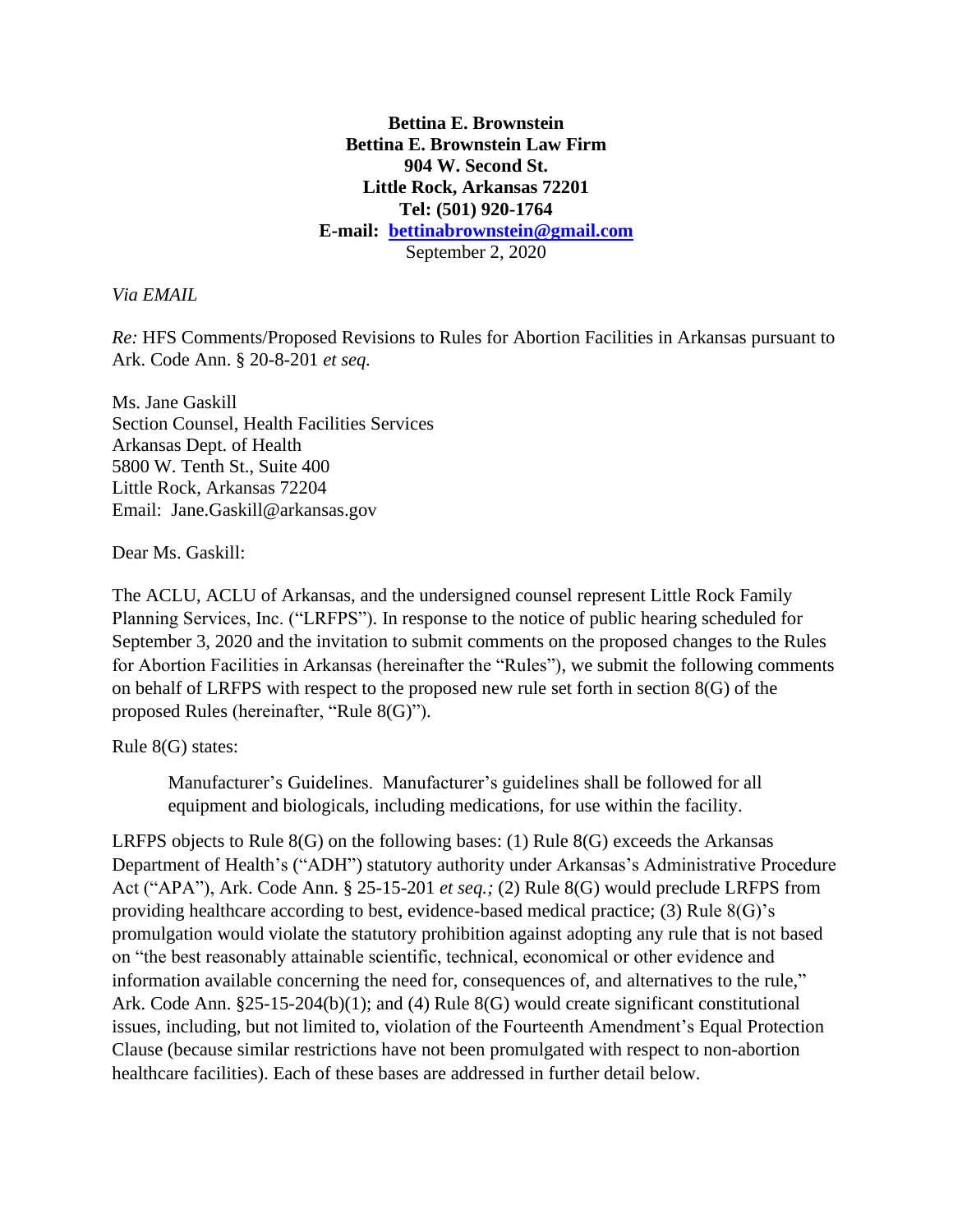## **A. Rule 8(G) Exceeds ADH's Statutory Authority**

Arkansas's APA makes clear that the rulemaking authority of state agencies flows only from acts of the Arkansas General Assembly, that such authority shall be interpreted narrowly, and that an agency rule may be held invalid if it exceeds the agency's statutory authority. *See* Ark. Code Ann. § 25-15-220(b)(1) ("The authority of a state agency to promulgate a rule *when so empowered* by an act of the General Assembly shall be *narrowly* interpreted by the state agency") (emphasis added); Ark. Code Ann. § 25-15-212(h)(2) (court may reverse or modify agency decision if the decision is, *inter alia*, "[i]n excess of the agency's statutory authority"); *see also* Ark. Code Ann. § 25-15-204 (requiring agencies, in promulgating rules, to consider, *inter alia*, "[w]hether the agency is required by statute to adopt the proposed rule"); *McLane Co. v. Davis*, 353 Ark. 539, 551, 110 S.W.3d 251, 259 (2003) (finding an Arkansas Tobacco Control Board regulation to be arbitrary, *ultra vires* and unenforceable where Board failed to explain how its actions fell within language of the underlying Act). Accordingly, an agency must "[l]imit its rulemaking to only those areas or subject matters that are absolutely necessary to fulfill its statutory duty or obligations." Ark. Code Ann. § 25-15-220(b)(2). "A proposed rule that is promulgated based upon a broad interpretation of a state agency's rulemaking power rather than a narrow interpretation of that rulemaking power may be deemed as inconsistent with state law for the purposes  $§ 10-3-309(f)(1)$ ." Ark. Code Ann.  $§ 25-15-220(c)$ .

Rule 8(G) clearly exceeds ADH's statutory authority. ADH has cited no Arkansas statute authorizing it to promulgate the rule, and a review of other laws contained in Ark. Code Ann. § 20-16-601 *et seq.*, pertaining to abortion facilities and services, reveals no provision upon which proposed Rule 8(G) may be based. To the extent ADH claims its authority to promulgate Rule 8(G) arises from Ark. Code Ann. § 20-9-302, as amended by Act 801 of 2019,<sup>1</sup> that Act contains no language that would provide a basis for the rule. As such, Rule 8(G) exceeds the Department's statutory authority and is *ultra vires*.

# B. **Rule 8(G) Is Contrary to Best, Evidence-Based Medical Practice**

As the U.S. Food and Drug Administration ("FDA") has recognized, "[g]ood medical practice and the best interests of the patient require that physicians use legally available drugs, biologics and devices according to their best knowledge and judgment."<sup>2</sup> Following from this, it is longstanding and well-accepted practice for medical professionals to exercise their best clinical judgment to lawfully use a drug or medical device in a manner that departs from the

<sup>&</sup>lt;sup>1</sup> See ADP's Indexed Summary of Changes – Abortion Facility Rules (090419) at 9,

https://www.healthy.arkansas.gov/images/uploads/pdf/Abortion\_Summary\_(no\_green)\_09042019.pdf (listing Act 801 of 2019 as providing the basis for "8(D)(1) change to statutory language" while "also not[ing]: follow manufacturer's guidelines  $-8(G)$ , p. 8-3").

<sup>2</sup> *See* U.S. Food and Drug Administration, Guidance for Institutional Review Boards and Clinical Investigators: "Off-Label" and Investigational Use of Marketed Drugs, Biologics and Medical Devices. 1998 Update. https://www.fda.gov/regulatory-information/search-fda-guidance-documents/label-andinvestigational-use-marketed-drugs-biologics-and-medical-devices.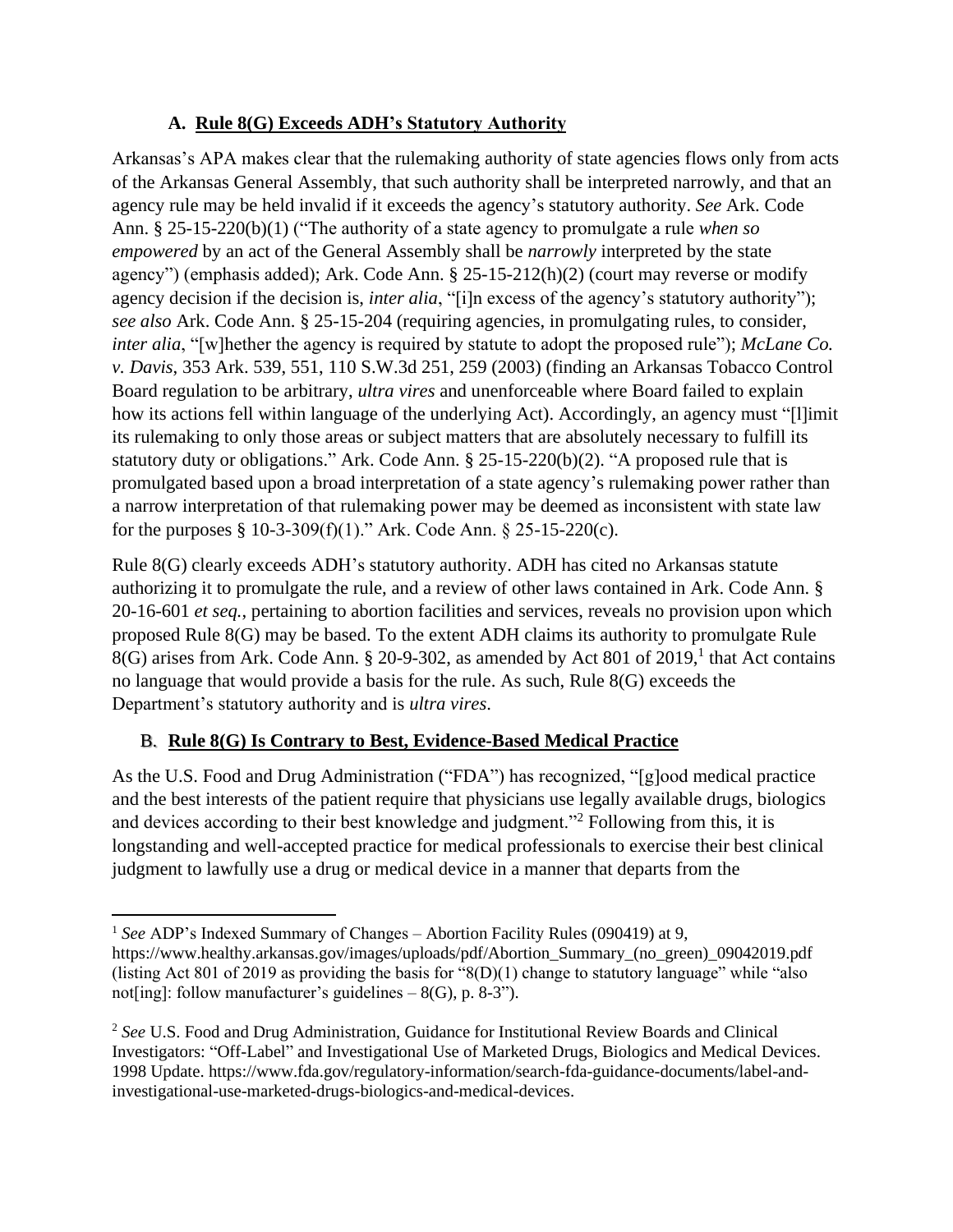manufacturer's guidelines or is "off-label" where such use is supported by scientific and medical evidence and is in the best interests of the patient.<sup>3</sup> Indeed, numerous professional medical associations, including the American Medical Association ("AMA"), have confirmed their "strong support for the autonomous clinical decision-making authority of a physician and that a physician may lawfully use an FDA approved drug product or medical device for an offlabel indication when such use is based upon sound scientific evidence or sound medical opinion."<sup>4</sup>

There are instances where medical professionals providing medical care to pregnant patients may need to use drugs or medical devices in a manner that departs from the manufacturer's guidelines or the label in order to provide the best possible evidence-based medical care to the patient. For example, for appropriate candidates with ectopic pregnancy, off-label use of methotrexate, a cancer-treating drug, is considered the standard and preferred method of treatment. Indeed, the American College of Obstetricians and Gynecologists ("ACOG") has recommended the off-label use of methotrexate for certain women with ectopic pregnancies.<sup>5</sup> Similarly, the ability to use a

<sup>3</sup> *See, e.g.*, *id.*; *see also* American Medical Association, Policy, Patient Access to Treatments Prescribed by Their Physicians H-120.988, (hereinafter "AMA Policy Statement") https://policysearch.amaassn.org/policyfinder/detail/off-label?uri=%2FAMADoc%2FHOD.xml-0-201.xml; American Academy of Orthopaedic Surgeons, Position Statement, Physician Directed Use of Medical Products, (hereinafter AAOS Position Statement) https://aaos.org/contentassets/1cd7f41417ec4dd4b5c4c48532183b96/1177 physician-directed-use-of-medical-products.pdf (acknowledging common practice and noting that "government has long recognized that physicians may prescribe or administer any legally marketed product for an off-label use within the practice of medicine"); Fitzgerald AS, O'Malley PG. Staying on track when prescribing off-label. *Am Fam Physician*. 2014; 89(1):4-5 ("off-label use is common, accounting for approximately 10-20% of prescriptions").

<sup>4</sup> AMA Policy Statement; *see also* Physician-Directed Applications, A Position Statement of the Alliance of Specialty Medicine, March 2017, https://www.aans.org/-

<sup>/</sup>media/Files/AANS/Advocacy/PDFS/Position-Statements/ASM-Physician-Directed-Applications-Position-Statement-Update-March-

<sup>2017.</sup>ashx?la=en&hash=FA4DCBBF9AA2B888342CC3D30902D57D8B8167F0 ("Physician-directed applications, also known as 'off-label' uses [of medical products], are an integral component of . . . medical practice, particularly for specialty physicians. . . . It is not uncommon for some off-label uses of medical products to become standard of care in the practice of medicine"); AAOS Position Statement ("The American Academy of Orthopaedic Surgeons (AAOS) believes that surgeons may prescribe or administer any legally marketed product for an off-label use within the authorized practice of medicine in the exercise of appropriate medical judgment for the best interest of the patient."); Committee on Drugs, American Academy of Pediatrics, *Uses of Drugs Not Described in the Package Insert (Off-Label Uses)*, Pediatrics 110, no. 1: 181-83 (2002), http://pediatrics.aappublications.org/content/110/1/181 (endorsing off-label prescribing of drugs "based on sound scientific evidence, expert medical judgment, or published literature" and when "done . . . in the best interest of the patient).

<sup>5</sup> ACOG, Tubal Ectopic Pregnancy, Practice Bulletin No. 193, March 2018, https://www.acog.org/clinical/clinical-guidance/practice-bulletin/articles/2018/03/tubal-ectopicpregnancy.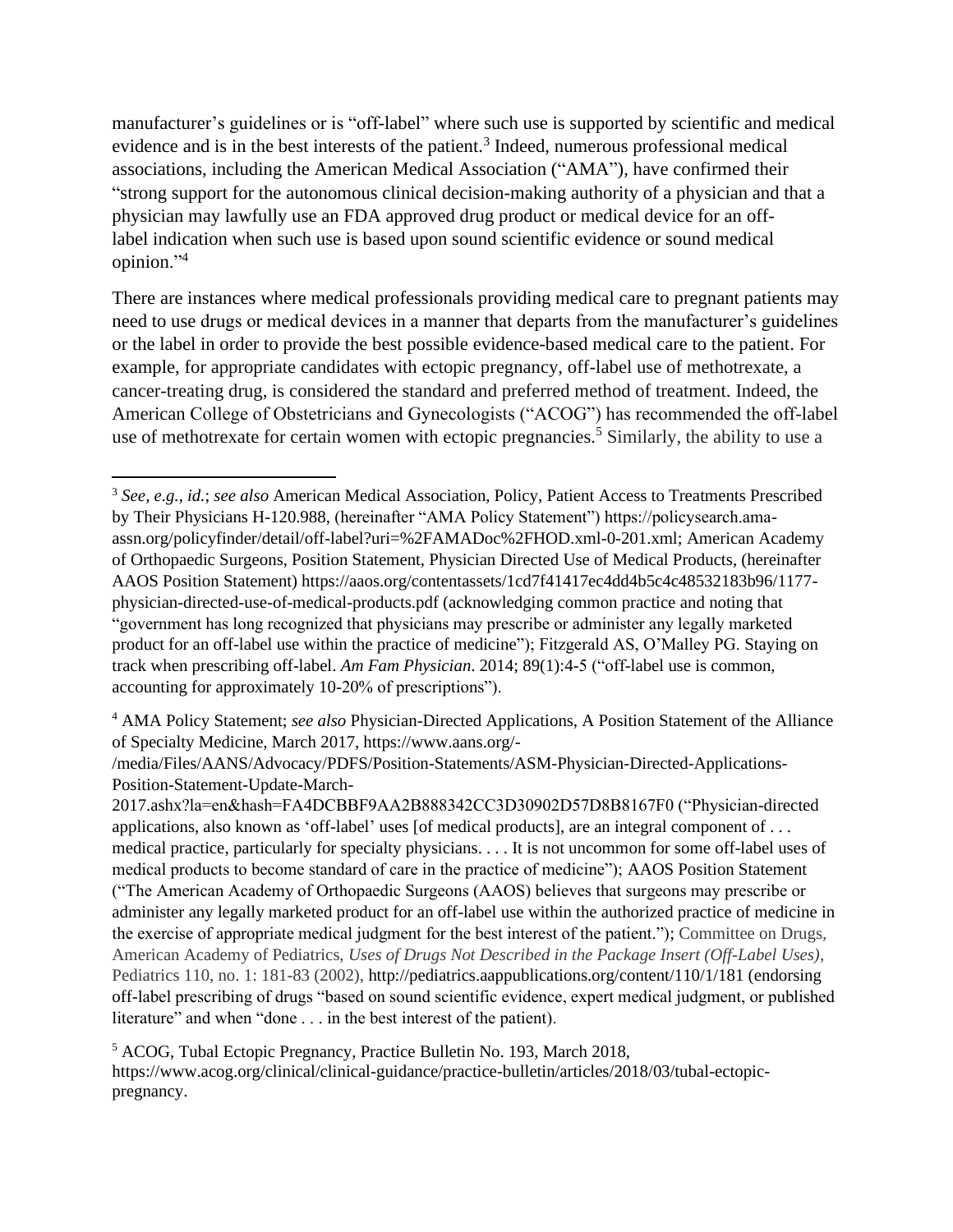Foley catheter, a device most often used to drain the bladder, is sometimes crucial for treating uterine bleeding. While use of a Foley catheter for this purpose may depart from the manufacturer's guidelines, it is widely accepted by the medical profession as the most appropriate and evidence-based care in certain cases when uterine bleeding occurs.<sup>67</sup>

LRFPS's use of equipment and medications is always in accordance with best medical practice based on the best available medical, scientific, and technical evidence. However, there may certain instances, including some of those identified above, where LRFPS needs to use drugs and/or medical devices in a manner not contemplated by the label or manufacturer's guidelines in order to provide the safest and most effective evidence-based medical care to its patients. Rule 8(G) would interfere with LRFPS's ability to this care, in contravention of best medical evidence and practice.

## C. **Rule 8(G) Violates the Rule-Making Requirements Set Forth by Ark. Code Ann. §25-15-204**

Ark. Code Ann. §25-15-204(b)(1) requires ADH to base any new rule on the "best reasonably attainable scientific and technical information available concerning the need for, consequences of, and alternatives to the rule." As shown above, the best scientific and technical information militates against a restriction such as Rule 8(G), since medical practitioners must be able to exercise their best medical judgment to use a drug or device in an off-label manner when that judgment is supported by the best medical evidence. Therefore, the "consequences" of imposing such a restriction would be severe: medical professionals would be precluded from exercising their clinical judgment to provide the safest, most appropriate, and most effective medical care, in furtherance of the best interests of their patients. Accordingly, proposed Rule 8(G) simply cannot be said to be based on the "best reasonably attainable scientific and technical information" and, as such, contravenes the requirements set forth in Ark. Code Ann. §25-15-  $204(b)(1).<sup>8</sup>$ 

## D. **Rule 8(G) Violates the Equal Protection Clause of the Fourteenth Amendment**

The Equal Protection Clause of the Fourteenth Amendment to the U.S. Constitution prohibits states from denying to any person within their jurisdiction the equal protection of the laws. An

<sup>7</sup> Off-label use of medications by physicians when appropriate was explicitly affirmed by ADH Secretary Dr. Jose Romero in testimony at a joint meeting of the Arkansas House and Senate Insurance and Commerce committees and the Arkansas Health Insurance Marketplace Oversight Subcommittee. https://www.arkansasonline.com/news/2020/sep/01/drug-barred-in-covid-cases-legislators-told/?newsarkansas.

<sup>8</sup> An agency is also required to consider a number of other factors in promulgating rules. *See* Ark. Code Ann. § 25-15-204 (listing factors). There is no indication that ADH considered those factors in proposing Rule 8(G).

<sup>6</sup> *See, e.g.*, Timor-Tritsch I. E., Cali G., Monteagudo A., et al. Foley balloon catheter to prevent or manage bleeding during treatment for cervical and Cesarean scar pregnancy. *Ultrasound in Obstetrics and Gynecology*. 2015;46(1):118–123. doi: 10.1002/uog.14708.